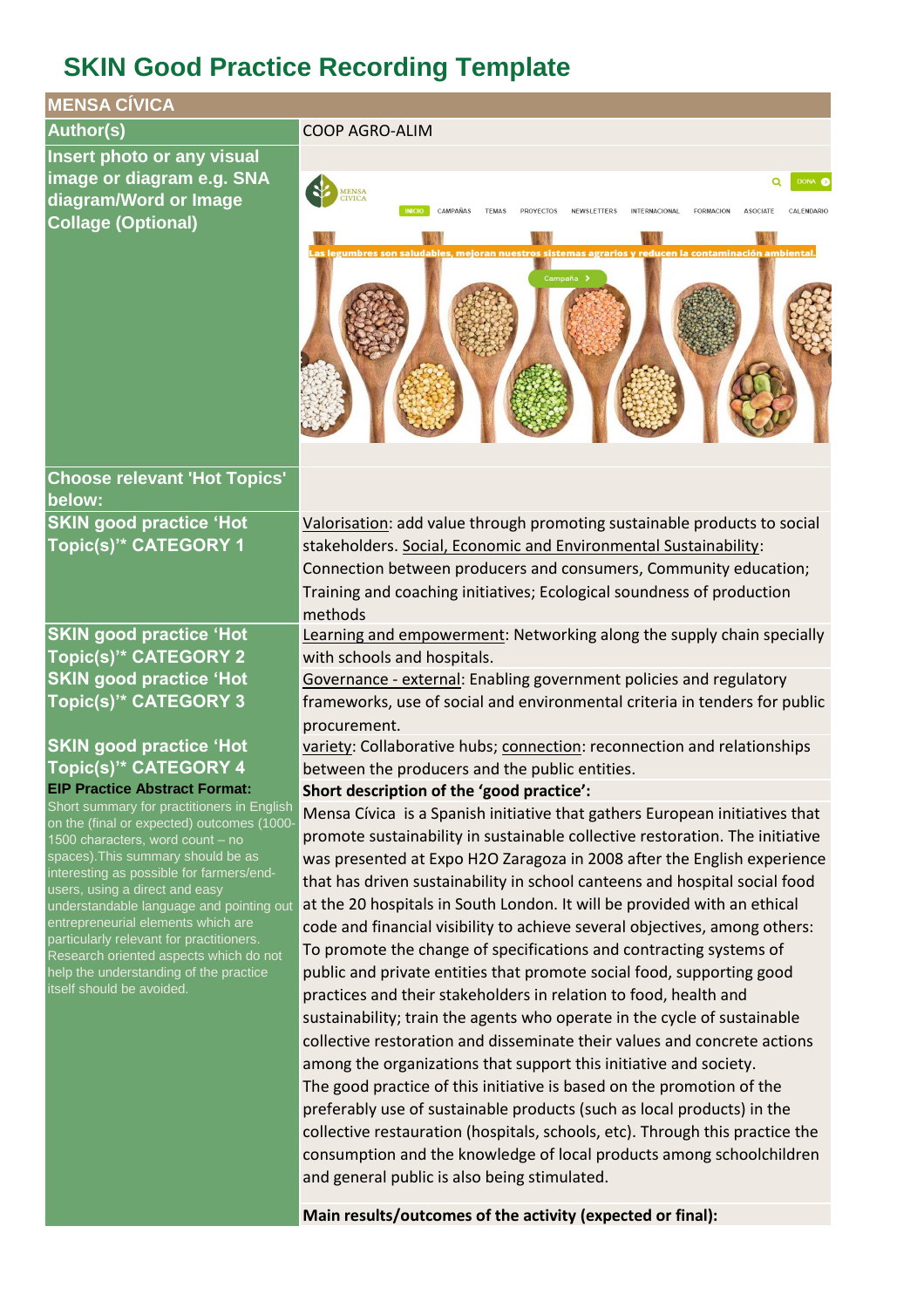Through this initiative, they try to group organizations, companies and associations that join efforts to address sustainability in the modern processes of social food. The final purpose of the initiative is to contribute to the care of the environment and to the improvement of health.

**The main practical recommendation(s): what would be the main added value/benefit or opportunities to the end-user if the generated knowledge were implemented? How can the practitioner make use of the results?**

To join the efforts with the European agents working in the same direction, realizing projects, campaigns and joint calls on food and, especially, in the matter of healthy, sustainable collective restoration and of the territories and their traditional local foods.

#### **Further information/Reference:**

### <http://mensacivica.com/>

## **Short description of the 'good practice':**

"Mensa Cívica es una iniciativa española que reúne iniciativas europeas que promueven la sostenibilidad en la restauración colectiva sostenible. La iniciativa fue presentada en la Expo H2O de Zaragoza en 2008 tras la experiencia inglesa que ha impulsado la sostenibilidad en comedores escolares y la comida social hospitalaria en los 20 hospitales del Sur Londres. Contará con un código ético y de visibilidad financiera para lograr varios objetivos, entre otros: Promover el cambio de especificaciones y sistemas de contratación de entidades públicas y privadas que promuevan alimentos sociales, apoyando las buenas prácticas y a sus partes interesadas en relación a los alimentos, la salud y la sostenibilidad; capacitar a los agentes que operan en el ciclo de la restauración colectiva sostenible y difundir sus valores y acciones concretas entre las organizaciones que apoyan esta iniciativa y la sociedad.

La buena práctica de esta iniciativa se basa en la promoción del uso preferente de productos sostenibles (como los productos locales) en la restauración colectiva (hospitales, escuelas, etc.). A través de esta práctica también se está estimulando el consumo y el conocimiento de los productos locales entre los escolares y el público en general".

## **Main results/outcomes of the activity (expected or final):**

A través de esta iniciativa, se trata de agrupar a organizaciones, empresas y asociaciones que unan esfuerzos para abordar la sostenibilidad en los procesos modernos de alimentación social. El propósito final de la iniciativa es contribuir al cuidado del medio ambiente y a la mejora de la salud.

**The main practical recommendation(s): what would be the main added value/benefit or opportunities to the end-user if the generated knowledge were implemented? How can the practitioner make use of the results?**

Unir los esfuerzos con los agentes europeos que trabajan en la misma dirección, realizando proyectos, campañas y convocatorias conjuntas sobre alimentación y, sobre todo, en materia de restauración colectiva saludable y sostenible y de los territorios y sus tradicionales alimentos locales.

**Further information/Reference:** <http://mensacivica.com/>

**Short summary for practitioners in native language on the (final or expected) outcomes** (1000-1500 characters, word count – no spaces). This summary should be as interesting as possible for farmers/end-users, using a direct and easy understandable language and pointing out entrepreneurial elements which are particularly relevant for practitioners. Research oriented aspects which do not help the understanding of the practice itself should be avoided.